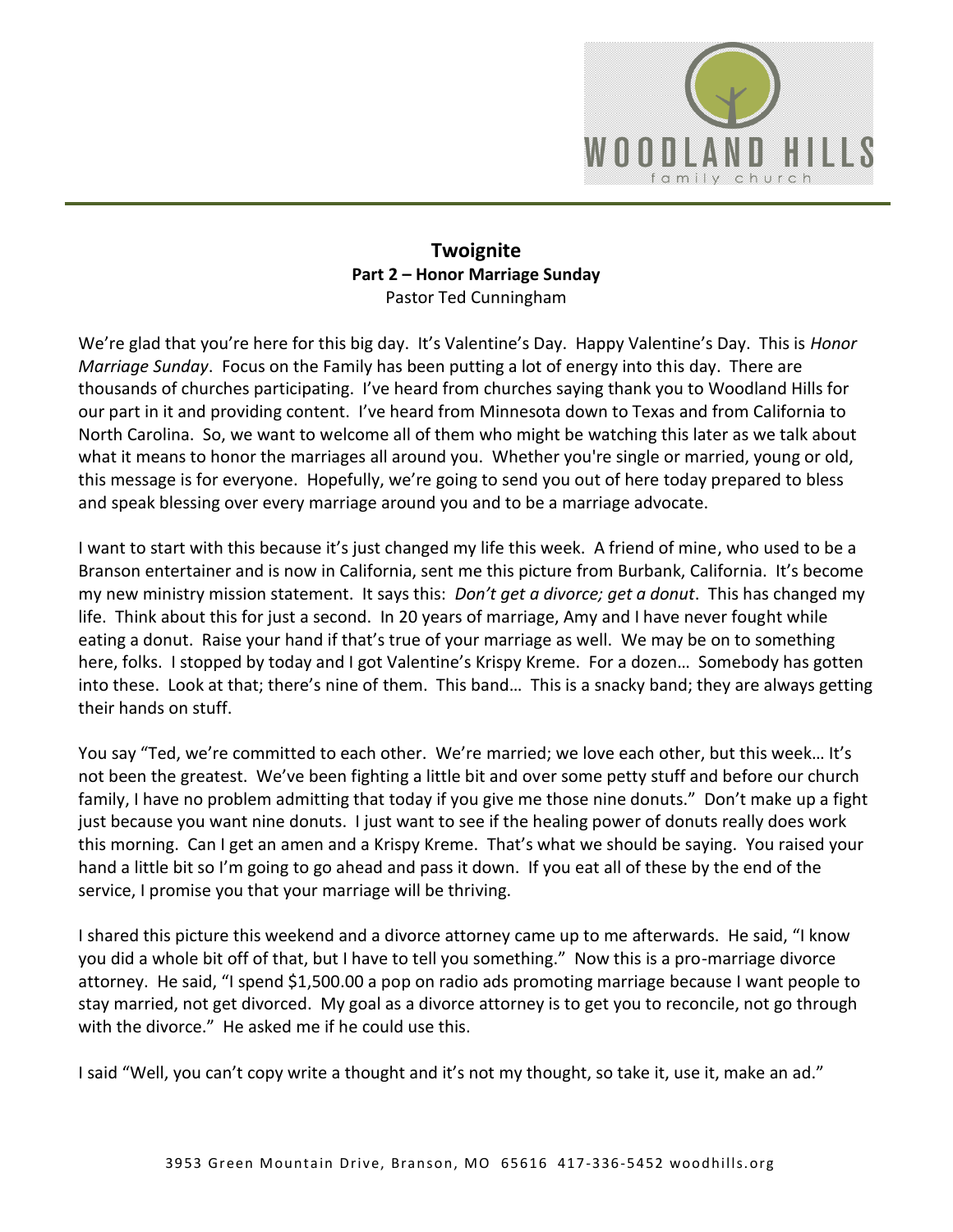He said, "When we do couples mediation, I always make sure there is a box of donuts on the conference table between the couple because I can't explain it, but it does calm people down." We can't overlook this value right here.

My Grandma Mary Jane passed away two years ago at the age of 90. She gave me my love for donuts. I've told you this before, but she was a good size woman. In her 70's, she was in the doctor's office and she sat down next to the doctor who was filling out the chart. On her chart, she watched him write down the word "obese." That ticked my grandma off. She made the doctor cross off the word "obese" and write the words "little chubby." I saw it again this week and I thought to myself *My grandma was a little chubby, but she had a great marriage.* Her marriage ran on Dunkin and this is true. Let me explain to you why. She was the one that would take us to get Dunkin Donuts and open up on the middle of the table… Let's move on. I could spend a lot of time on this, but this is a whole message in itself.

Here's what today is all about. We believe here that **every follower of Jesus is called to esteem marriage as highly valuable.** Whether you are single or married, young or old, still in your parents' home or out of your parent's home, it just doesn't matter. All of you know a married couple. All of you have marrieds in your family. All of you know a marriage that could use encouragement. All of you know a marriage that is doing well to where you should just say, "Hey, great job." We all have marriages that we can esteem as highly valuable.

Here is the primary text for this morning that we are sharing all across the country. **Marriage should be honored – esteemed as highly valuable – by all and the marriage bed kept pure.** I love the word "honor." The word "honor" has so many different meanings as well as so many different uses. Let's look at some of them.

It can be part of your reputation. A man of honor. He's a man of his word. We know from scripture that a good name is better than fine perfume. So, honor can refer to your name. It's also something we use when we are giving recognition. If you've ever been to a banquet or maybe an anniversary party, you'll hear them say, "Tonight, we are here to *honor* Mr. and Mrs.…" We're here tonight to esteem as highly valuable this couple.

It's also privilege. If you go visit someone in their home for dinner and the dinner is over and you had a lovely time with them, you'll back away from the table, head towards the door and say things like "It was an honor for us to be here with you tonight. Thank you." It's a way we give thanks. It's also one's word. I give you my word. "On my *honor*…" I will stake my name on the commitment that I'm making to you right now." We understand *honor* that way.

Golfers will get this next one. It's also a social courtesy. When you win the last hole, you get honors on the next hole. You get to go first. We teach our kids this when we have guests over and when we have the grandparents over and there's a buffet set up. How many of you your kids want to run to the front of the line. No, grandma and grandpa get the honors. They get to go first.

Where I want to focus for just a moment is on this idea of the military honors. If you've ever seen an Honor Guard… I'm sure you have at a funeral. I want to give you how the military describes it because I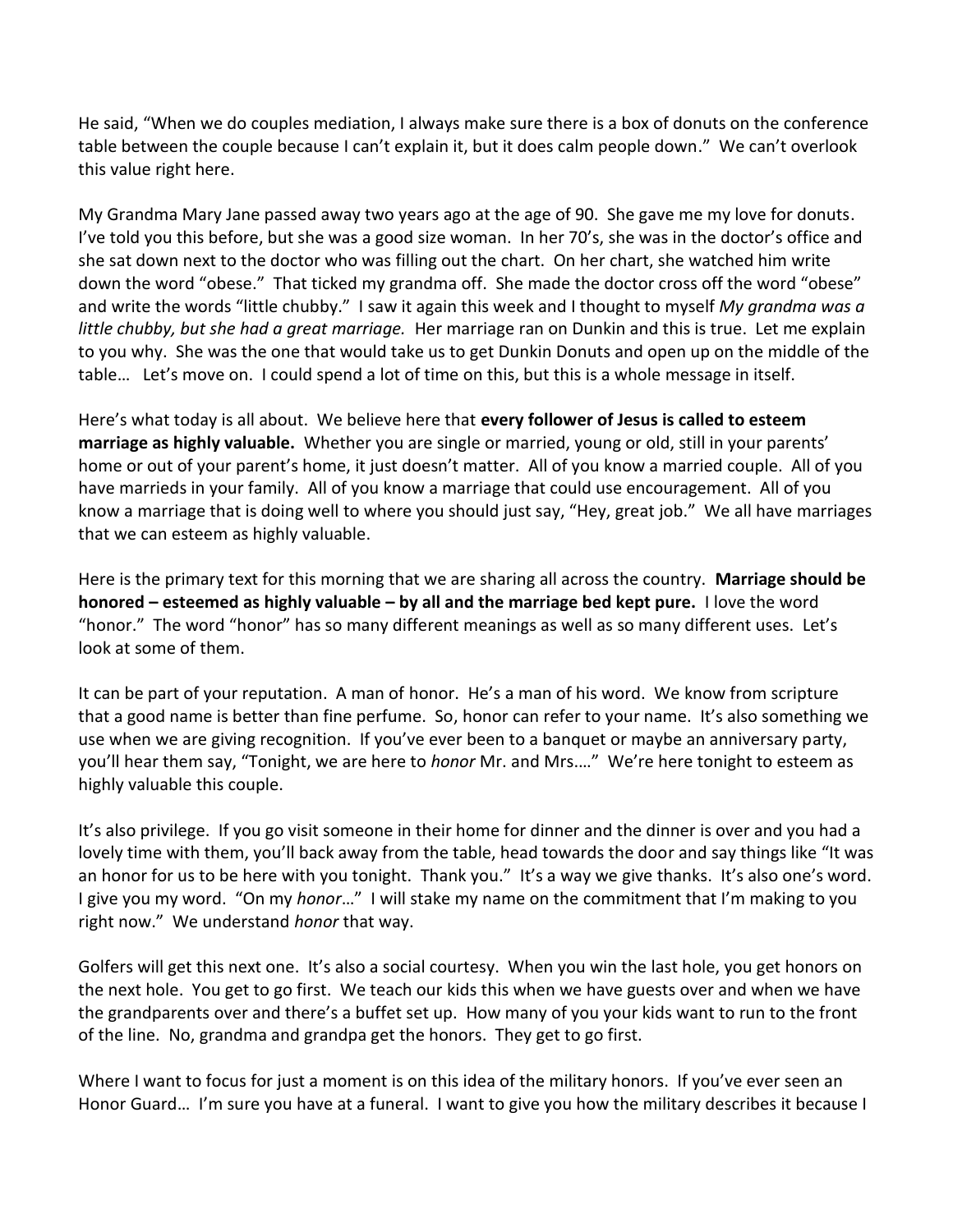don't want to try to summarize it or paraphrase it. Here's how they would describe it: *An Honor Guard is a ceremonial unit composed of persons who are highly motivated and maintain exceptionally high standards of appearance and conduct. A primary role for Honor Guard in the United States is to provide funeral honors for fallen comrades and to guard national monuments. An Honor Guard may also serve as the guardians of colors by displaying and escorting the national flag on ceremonial occasions at official state functions.* 

A couple of years ago, my family and I, with friends, for the very first time in my life… At the age of 40, I was able to go to Arlington National Cemetery. I had never been there. I had studied it and heard about it and had been to Washington D.C. a bunch, but had never taken the journey over there. I can't explain it, but there were probably thousands of people there that day, walking on these 20 feet wide paths or roads through the cemetery. We were walking through and it was quiet. It's not really a social environment; it's somber. You really understand where you are and what's going on.

I was walking with my kids and we're walking with family friends and this is the first thing we see and then everything stops. They are treating the fallen men and women who have served our nation with such respect. Something comes over you. It's an experience like you've never had. And I've been to plenty of military funerals. They are just taking such care, being so careful, and being so honoring of the ones who have sacrificed so much.

Then we had to make the journey up the hill to The Tomb of the Unknown Soldier. I have to be honest with you. I didn't even feel comfortable taking these pictures. I know everybody was taking pictures and there were video cameras and there were hundreds and hundreds of people gathered around this viewing area to watch the walking back and forth with excellence and precision and care during the Changing of the Guard and multiple wreath layings.

I told Amy that, to me, this is what it should feel like for us standing guard over the marriages among our family and friends. We maintain high standards for what we believe about marriage and we shouldn't be lazy with it. We should be on it, watching and standing guard. This is what it means to me and I submit to you that we begin honoring marriage with such excellence and passion and care, saying this is important. This marriage matters not only to me, but this marriage matters to God.

We have another expression we use around her and it fits more with the Branson theme. We believe **every marriage is a duet in need of great backup singers.** We believe a couple on stage singing… This is what we get from the Song of Solomon. Solomon and the Shulamite woman are going back and forth, singing these lyrics. They are creating this duet, this young, budding love that's coming out in them. I view my role with every couple in my life as a backup singer, called to bring harmony to this duet, not take it off key, not bring discord to it, but to come in and say what the daughters of Jerusalem, the backup singers in the Song of Solomon, said to Solomon and the Shulamite woman's duet.

In Song of Solomon 1, here's what the backup singers said to them: *We rejoice and delight in you; we will praise your love more than wine* (sparkling cider)*.* That just puts all the Baptists at ease in here. We want to keep this all clean. This is what a good backup singer does. A good backup singer, as they are standing guard over the marriages in their family and among their friends, spots them and they say,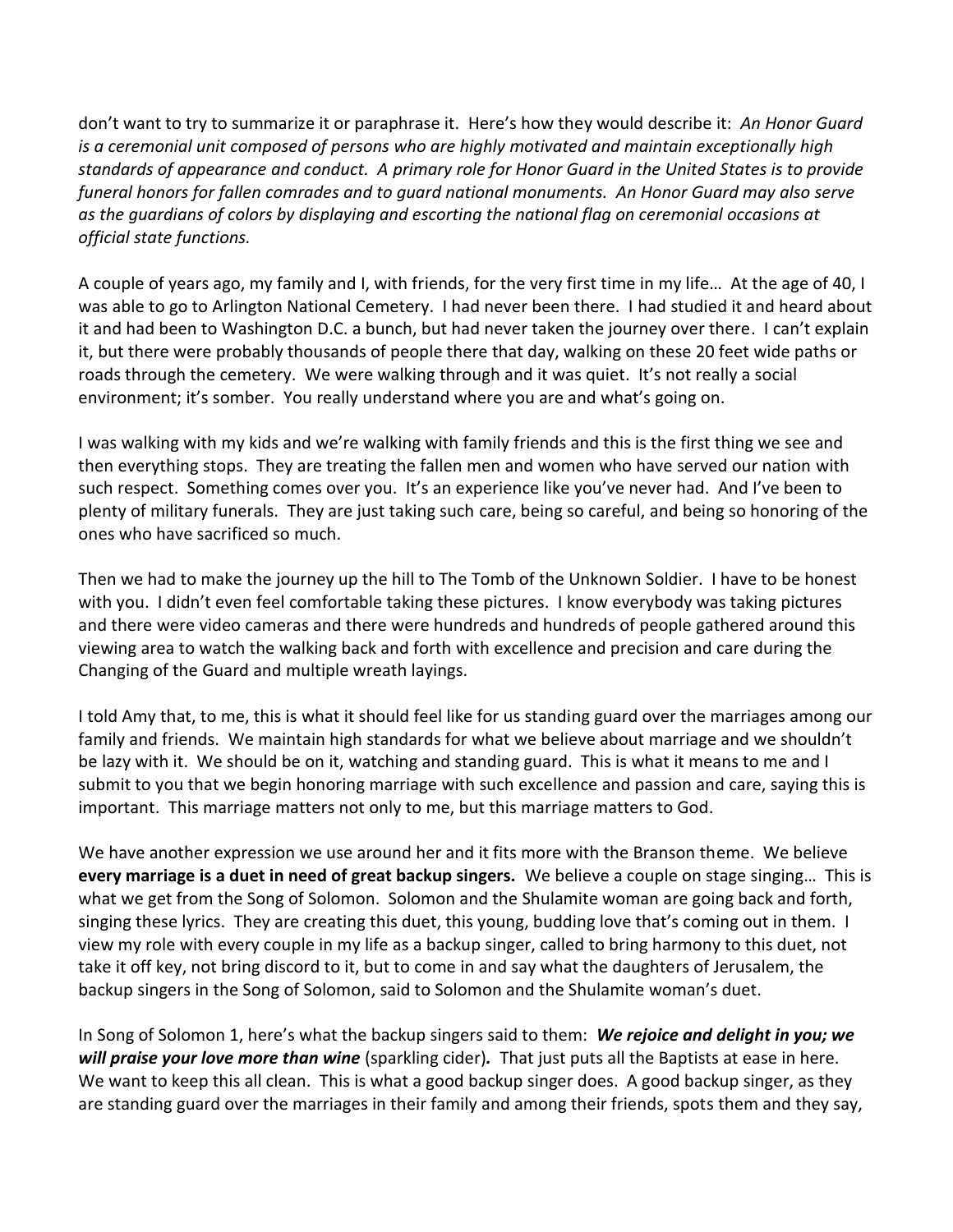"I'm going rejoice, I'm going to celebrate what I see God doing in you. I'm going to delight in this. I'm actually going to enjoy your marriage. I'm going to enjoy being around you."

You know the couples you are around that you can enjoy and the couples where you're thinking *that was rough*. At that moment, when I'm around that couple, I begin praising. I actually want to speak blessing over them. That's where we are at today. We want to share with you a gift that you can re-gift this week. I want to share with you the gift and then I want to give you five different couples to think through. You don't have to rush out and give it today on Valentine's Day, because you're going to want to go to lunch, take a nap, and do your own Valentine's thing, but sometime this week, bless a couple. We will look at five different couples that you can bless. T

The inspiration comes from… you've probably seen this online. I don't know if you know this, but all of your internet searches are being tracked. Do you know that? You should, because Mark Zuckerberg is the Director of the FBI. You don't know that, but the FBI and the CIA follow everything you do, report it to Facebook, and then they take all this information about who you are and they target you with ads. Raise your hand if you know what I'm talking about. Raise your hand if you have no idea what I'm talking about. Well, now you're informed; you have to be more careful. It's amazing some of the ads that pop up and your like *That hits me because they know me? They know where I am this very moment and they are targeting me.* 

I'm 42 and I'm a man so that adds to it. I tell Amy all the time I never get any Facebook ads for health related products. I never get ads for exercise equipment popping up on my Facebook. But let me tell you the number one ad I get and maybe you guys get it too. It's this thing called Trunk Club. Has anybody seen it? Let me explain Trunk Club to you. It's a great idea. Men hate shopping for clothes. We can't stand it. Dressing rooms in stores are like purgatory. We don't ever know when we are getting out and which direction we are going… We hate it. This is why I kind of laugh at the teaching team at our church. Have you ever noticed that they all kind of wear the same thing? It's because we get tired of wearing new things. So, we wear the same thing over and over again.

Trunk Club is kind of the solution to that. They know your size. You get a stylist. Every month, they send you this box and in this box… I'm not making any of this up. You get underwear, socks, shoes, belt, shirt, sweater, tie… You get everything in this box. When I saw that, I thought I had to do it. Then I found out how much they charge for that. Do you know how much they charge for that box on the low end? It's \$800.00!! How do you people sleep at night!? It goes from \$800.00 to \$1,700.00. And it's only one outfit. I told Amy if I had that kind of money to spend on clothes, I would hire people to surf the web for me. I wouldn't even have to do that anymore. So, I can't afford this.

This next one, I can afford. It's the Dollar Shave Club. How many of you buy five razors at a time in the pack when you go in the store and get Gillette. What is it, like \$63.00 for those five razors? It's like this ridiculous amount of money. When I saw this, I thought I could afford that. Let's just see in here… This is fun. How many of you can make one blade last two months? Of course we can. They recommend every week. You're kidding me! Again, I'm not getting another job so I can shave. I am going to stick with this and I'm going to wear the thing out.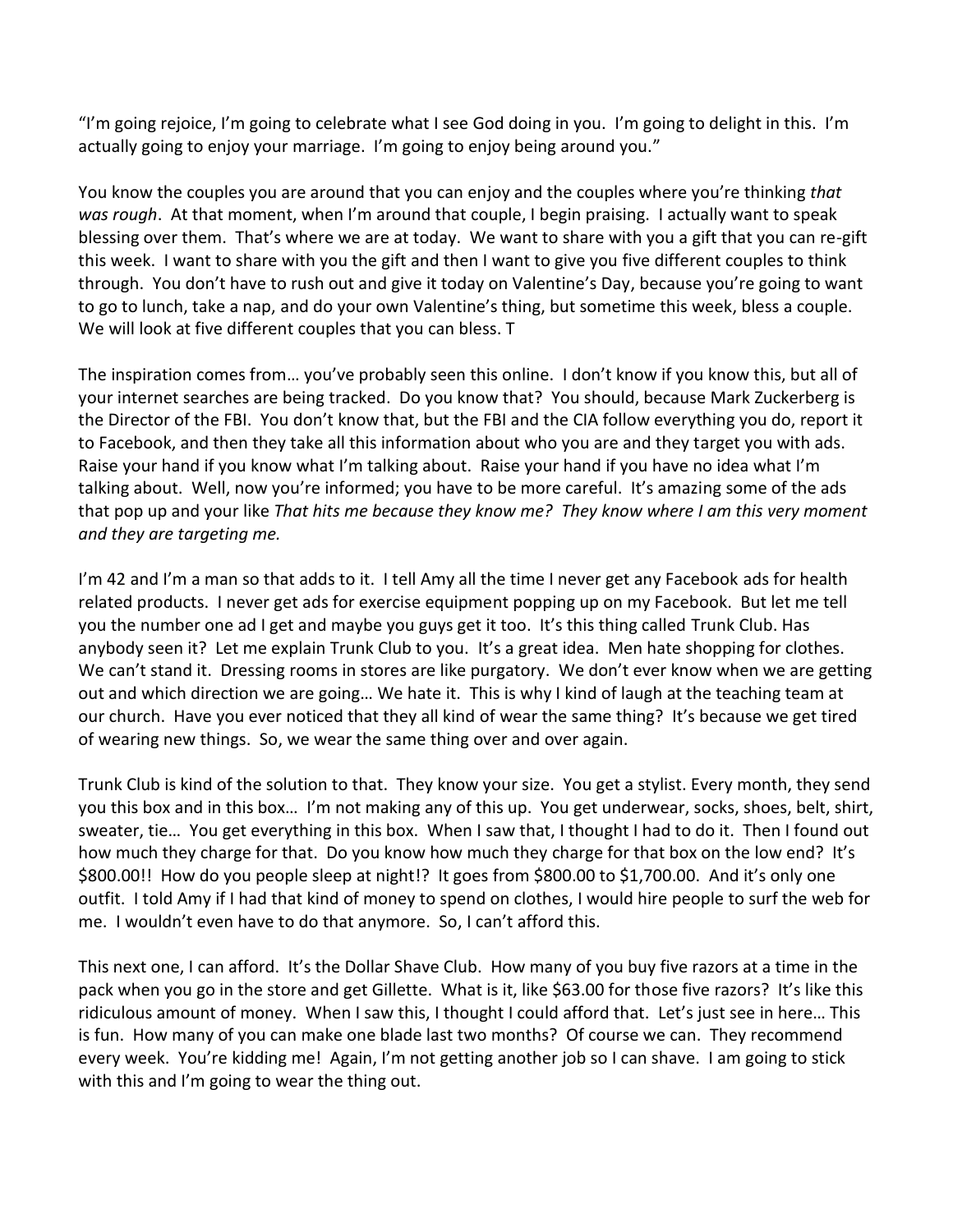Here's another idea. So, you're getting the whole box idea. We believe and one of our teaching pastors believes because he connected to a friend that kind of got this started. This has inspiration from #52IN15. If you go to getdatebox.com… Two guys started up this company and every month they send a date to your house. Again, men, we're getting all these boxes sent to us. This one is actually between the \$20.00 to \$40.00 price range. That's a great idea. We said we wanted to do the same thing, but we wanted to keep it cost effective so we created for you today the More Than Wine box. You are going to leave with this today. We want you to grab one on the way out and since you're the last service, just take them as you go if you can think of couples to give them to. Inside, there is a card. This card has the Song of Solomon 1: 4 on it. It says *We rejoice and delight in you; we will praise your love more than wine.* There are instructions in it. It has this nice little padding.

It doesn't have the bottle. The reason it doesn't is because this got very confusing for us. We knew some of you are Baptists and you would want the sparkling cider. Some of you are biblical and you would want other stuff. We preach God's word literally at this church. Now, if you personally abstain, we honor that. For whatever conviction you have, great. If you're part of an organization, great. But, teaching the Bible, we can't get away from it. Then we didn't know if you would like red or white, if you were eating steak or chicken or fish. It got very confusing so we want you to go get Welches grape juice, you to go get the sparkling cider, we want you to go get the Merlot, Pinot Noir, or whatever it is you're getting and we want you to put it in the box. We want you to take some time with writing the card. For inspiration with that, we are going to jump into these five ways to honor marriages around you, and what you can do with this box.

## **1. Honor your child's marriage by picturing a special future.**

The first way is going to seem odd, but stick with me for just a little bit. You can honor your child's marriage by picturing a special future. Think about it. I have a 10 year old and a 12 year old. I want to picture a special future for them. I want them to know marriage is a good thing. I want my daughter and my son to get a different message from me than maybe some of you got from your parents when you were 13 and you went home and you told your mom you thought you were in love. Maybe your mom responded like that mom back there who is giggling. Or some moms might say, "You're not in love. He's of his father the devil and a child of darkness; you stay away from him." How about this mom? "You don't know what love is. LOVE IS WHAT YOUR FATHER AND I HAVE!" And the daughter says, "Yeah, I don't want that. What I'm feeling, I've never seen between you and dad."

How many of you want to be involved in the decision to marry when your child gets to that age. How many of you want to be a part of it? I'm not saying an unhealthy part, but I'm just saying you want them coming to you and leaning in to you to speak.

I want you to picture the Proverb about the dad that just sits on the edge of the son's bed. That's where we go in Proverbs 5. *[18](http://www.studylight.org/desk/?q=pr%205:18&t1=en_niv&sr=1) May your fountain be blessed, and may you rejoice in the wife of your youth. [19](http://www.studylight.org/desk/?q=pr%205:19&t1=en_niv&sr=1) A loving doe, a graceful deer—may her breasts satisfy you always, may you ever be intoxicated with her love.*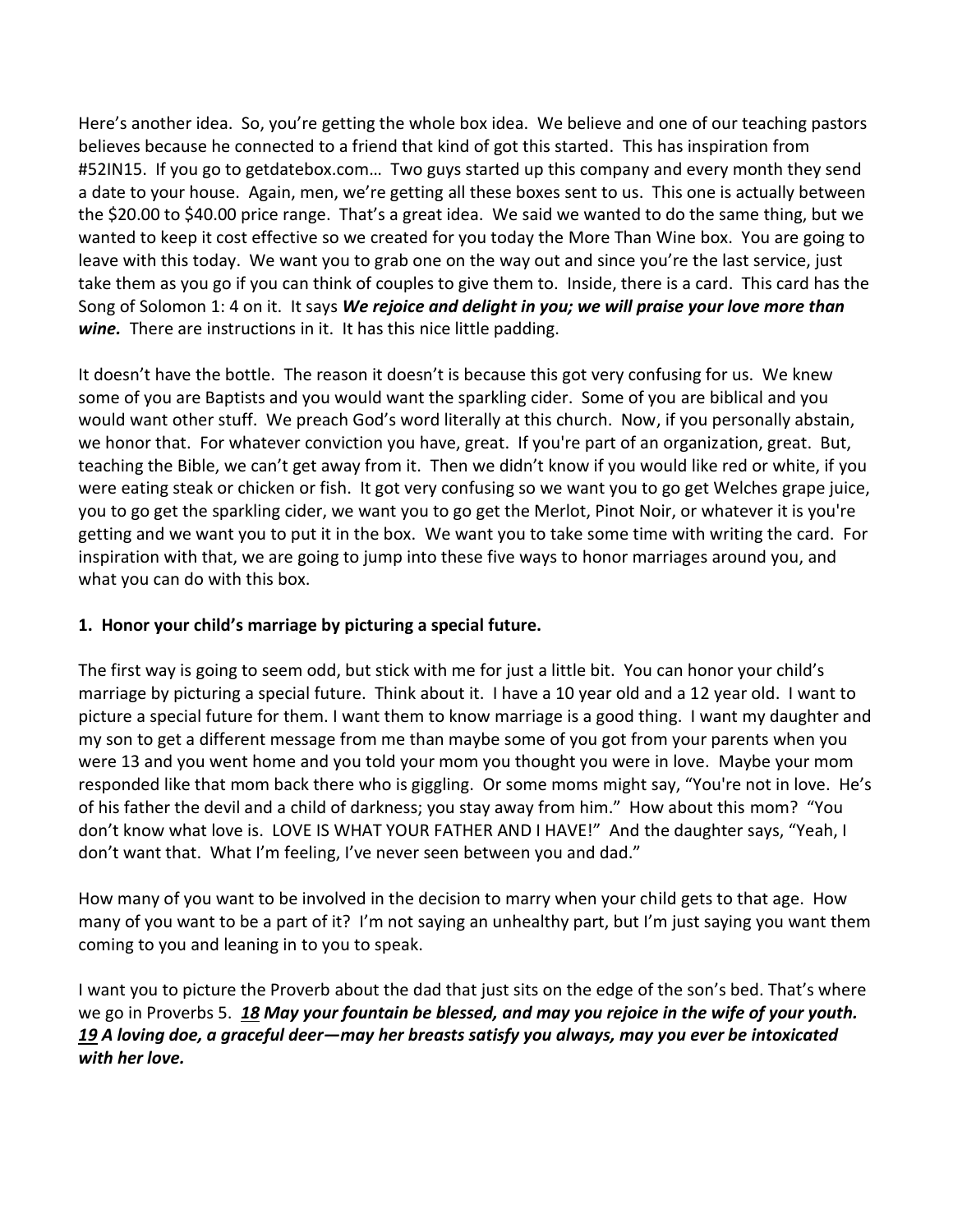We've always prayed over our kids since being involved in men's ministry and Samuel Rodrigues giving me this outline. "Father, cover them in the blood of Jesus, protect them from evil, fulfill your purpose in their lives." We've now added one. A friend of mine added one for me because she now prays this over her daughters and I think it's beautiful. "Cover them in the blood of Jesus, protect them from evil, fulfill your purpose in their lives, and do not arouse or awaken love until is so desires."

There is a day coming that we want to arouse and awaken love and we want to be a part of that. I want to be a parent who's picturing a future for that.

I have a 12-year-old daughter who will be a teen this year, so I don't get to share stories with you like I used to when they were younger. Amy is telling me I have to be careful. So, I heard about a father this week who was talking to his daughter… No, but for some, maybe you put something in here and you save it for your child. Maybe it's for your child and maybe your prepare the note. Think about this for a moment. I sit down and I start writing a letter to my daughter on the More Than Wine card. I put it in this box. I tell her that I want her to open the box on the day of her wedding. I hope to be there; I don't know. I hope to be the one – I pray the Lord allows me to be – standing at the back of the church with her, looking down the aisle at some pervert. I won't put that on the card. I'm assuming Focus on the Family will edit that part out. But, I want to picture a special future. Corynn and Carson have been asking about this. They've seen the pictures and everything that we have up there and they're asking what it is. I just explaining that "I want to rejoice and delight in you and praise your love more than wine, when it so desires, when you are at that place."

How many of you parents, when your daughter or son starts expressing emotions toward the opposite sex, want to be the one they come to? The conversation begins now; it's not something we wait for.

# **2. Honor your adult child's marriage by separating from them relationally, emotionally, and financially.**

Who is another couple you can give it to? You can give it to your adult child. It doesn't have to be a 12year-old with a bottle of Welches grape juice in it waiting for the next 10 to 12 years. It could be an adult child who you are going to honor their marriage by separating from them relationally, emotionally and financially. It's time for them to leave. It's time for them to move out.

I had the opportunity this week to sit down with a young friend in his early 20s. He's getting married this year and he just got the news of what the monthly payment of his fiancée's school debt will be for the next ten years. I saw it sitting on him. The amount is that of a mortgage. This was the simplest of statements that kept coming to me as he was talking and sharing with me. He's going through a lot. He's separating from his parents relationally and emotionally and financially, and now he is bearing this weight of this responsibility.

Most people would say, "You have to get a job and save some money; get that debt taken care of before you get married." I just felt it was of the Lord that I said, "You've got this! You can get some jobs. You can make it happen." Amy had school debt. It wasn't a lot, just a little bit on her senior year. We didn't know about Dave Ramsey at that point. I can remember from 10:00 to midnight, I got a part time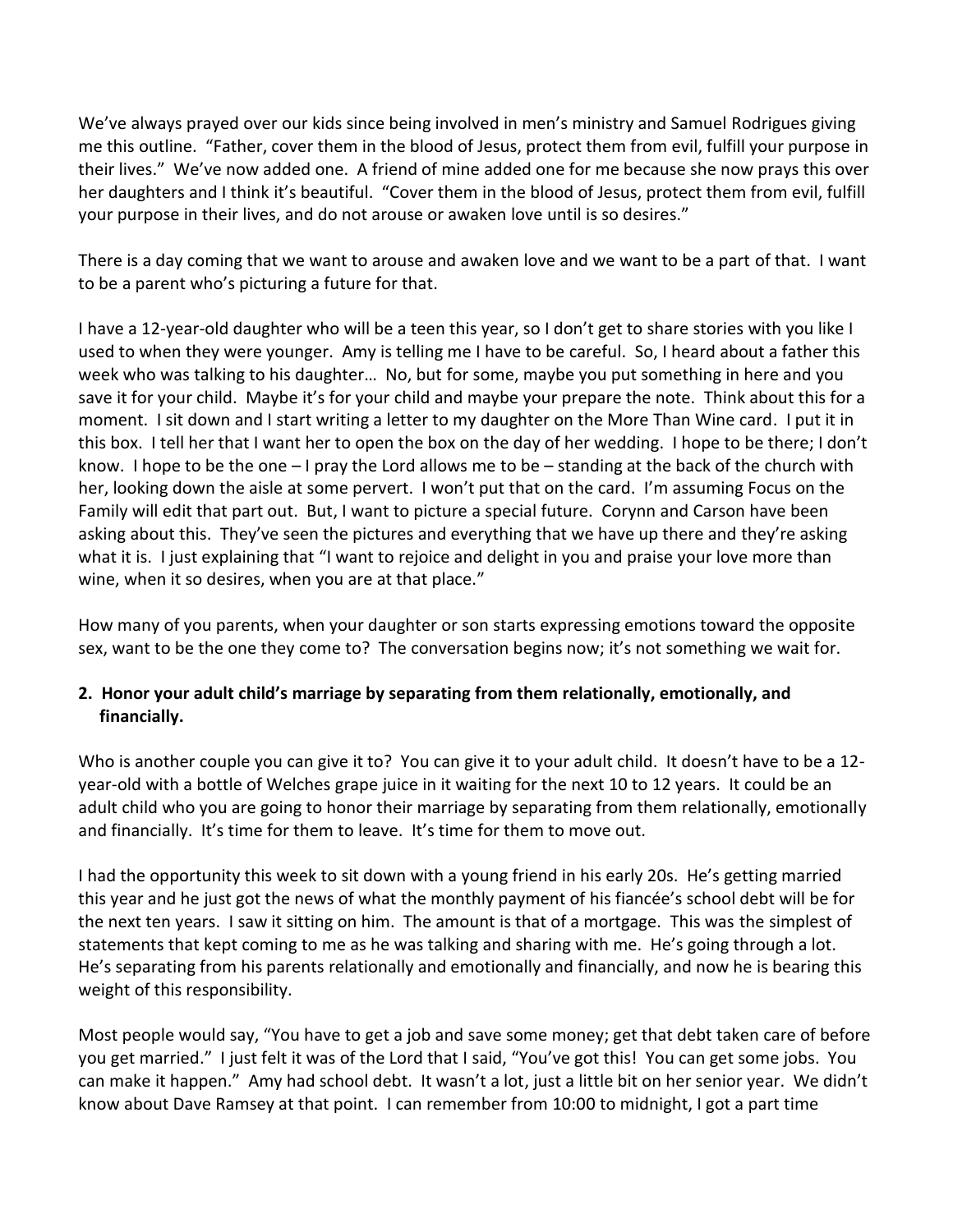programing job to do some coding. I wasn't even good at coding, but they taught me exactly what needed to be done. It actually turned into Logos Bible Software, but this was almost 20 years ago. I would stay up from 10:00 to midnight.

I told him "Just get a part time job you could do from home or something outside of everything else you're doing and just go after it for 10 years. Then in 10 years, you're going to get a pretty good raise." Again, he's feeling overwhelmed. I get it, but where are the people that are helping? Let me tell you that they would get this on the wedding day? What a wedding gift for me to say to him "You've got this."

There are a lot of backup singers in his life saying, "You ain't got this; there ain't no way you can make this happen." Or, when he gives them an amount, they respond with this shocked look on their face and say, "I wouldn't even marry her."

You understand this is going on. Young people are not getting married because of the college debt. Or, they're getting married and then they aren't having children because they can't afford \$1,500.00 a month with their first job.

I said this to him: "Doesn't it just excite you, though, just a little bit, as a young man? Don't you feel a little bit like Braveheart that you get to marry this woman and then give all your money to her?" I'm being serious with him.

He said, "I haven't thought about that."

For how many of you other guys in here it's just great joy for you to make money and give it all to your wife? Raise your hand if you're praying the Lord works on you in that area. When we go out shopping, the only real conflict Amy and I get into is when she wants to try to buy clothes for me. I am happy with what I have. Those sweatshirts I've had for the last 16 years are awesome. I love my socks.

I told the guy "You've got this!" I think this is a moment to that engaged couple, to the one getting married to say I know there are a lot of backup singers out there telling you not to get married or that you shouldn't get married; marriage is bad. I have to be honest with you. I heard it in first service from someone. They said we have too much marriage talk.

Do you understand we live in a culture where marriage is becoming obsolete? For many, it is no longer necessary and no longer needed. For me to hear, out of the mouths of pastors and Christian parents, that we shouldn't talk about it this much… We are the last ones talking about it. If we stop talking about it, no one will be talking about it and it will be dead. You've got to keep talking about it. You've got to keep sharing. Singles, you've got to get it out there in the forefront. You can take this box to your single friends who are thinking about marriage. Why don't you be the first backup singer in their life that celebrates marriage with them?

Genesis 2: 24 says *That is why a man…* not a child, not an adolescent. It's the goal of parents to make sure our children leave home as adults, not on a journey to become one. *…leaves his father and mother*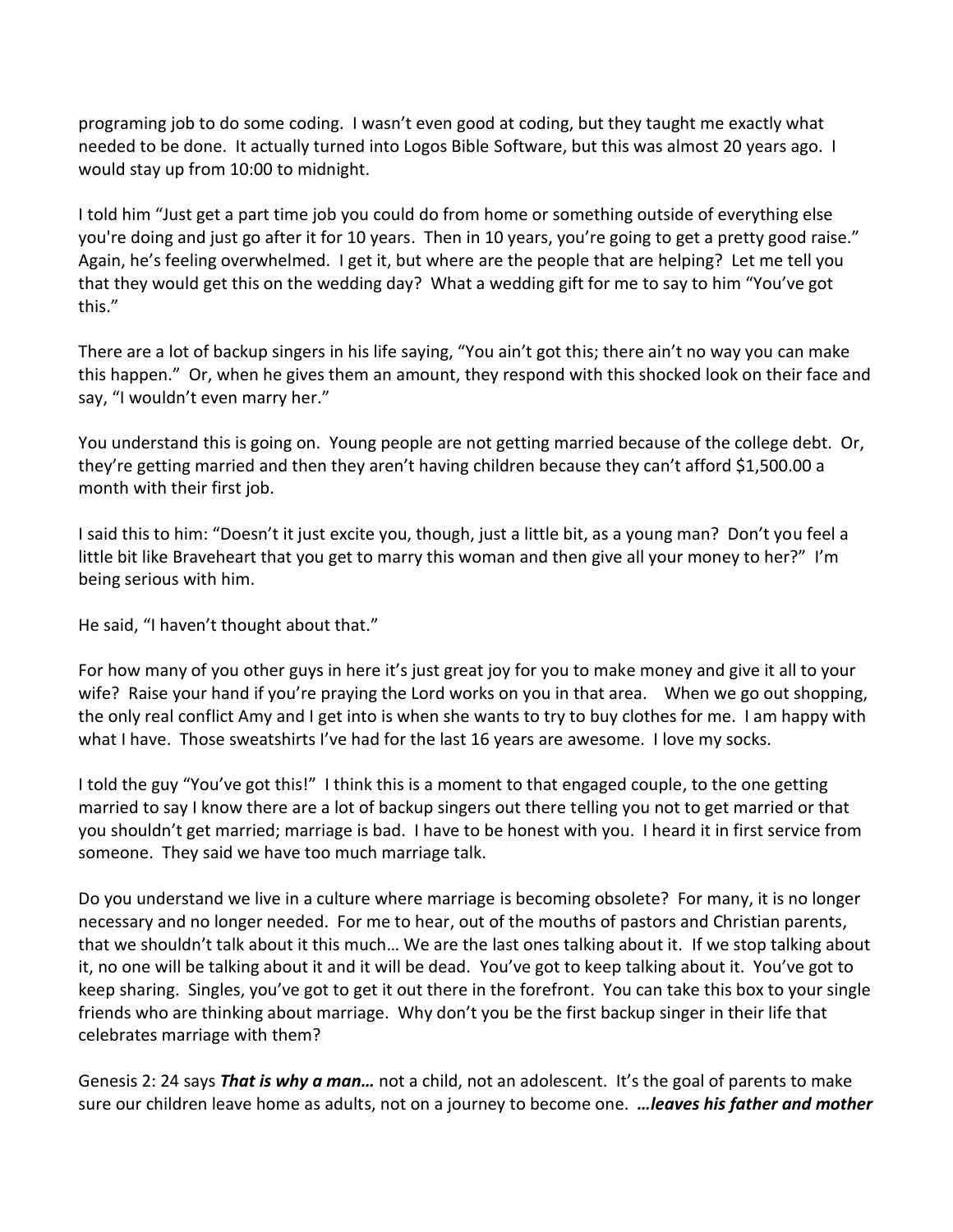*and is united to his wife, and they become one flesh.* That's the biblical definition of compatibility. They need to leave Mom and Dad to be joined. So think of that engaged couple that you can bless with this box to say, "We're one backup singer in your life; I'm a backup singer in your life that wants to bless you and let you know you've got this."

### **3. Honor newlyweds and seasoned couples by encouraging quality couple time.**

How about this? Give the box to a newlywed or a seasoned couple. Just encourage quality couple time. You can put whatever you want in the box. Maybe you can put gift cards in there to say "Here's some conversation starters we downloaded." We have a lot of conversation starters on our church website so feel free to download all that you want, print them out on your computer, edit them however you want. We have hundreds and hundreds of fill-in-the-blanks and conversation starters. Put them in the box and put a gift card in there and just go up to a couple you know… They're doing okay; they're not leaving any time soon, but "I just want to rejoice and delight in you and praise your love more than wine." Write that on the card.

Our new initiative in 2016 is based off #52IN15 and it's based on Song of Solomon 2: 10. Solomon is not yet married to the Shulamite woman, but he's picking her up for a date. He's taking her out*.* This is the Shulamite woman sharing his words. *My beloved spoke and said to me, "Arise, my darling, my beautiful one, come with me."*

We had a whole initiative last year with #52IN15. We had thousands of couples dating. This year, we're doing something new, something different. We're calling is 20in16. You received this card on the way in. There are some instructions on the back. We'll have all the instructions and guidelines online. With 20in16, we want you to create your bucket list of dream dates. These are things you've never done.

We're not doing monthly prizes, but Woodland Hills reserves the right to surprise and bless a couple at any moment we want. So, you say, "We've never had Andy's Frozen Custard." I just made that up; I have no idea why I went with that. It doesn't seem like a big deal, but you should try Andy's Frozen Custard. If that shows up online and we see that you've never tried Andy's Frozen Custard, we may be the first ones to say, "Hey, go try Andy Frozen Custard." Now if the next one says, "We'd like to climb the Eiffel Tower in Paris," we probably won't make that one happen for you. You shouldn't be going to Paris anyway; you have student debt. You need to get that taken care of before you start backpacking through Europe. That's a whole other message with the young people.

Pick this up on your way out, get online, post it, and let us see what you're doing. It also inspires those around you. Your dating can inspire other couples to date. We're just going to have fun throughout 20in16, finding creative and fun ways to bless you.

How about a coupe in crisis? Now we are getting more serious. This is the backup singer who says, "Okay, I know this couple struggling and I know there have been problems. I know there was an affair. I know that he's cheated multiple times or she's cheated multiple times." "They are dealing with addiction. I know they are about ready to give up and there is no one around them telling them 'you've got this.' There is no one telling them 'you can do this.' I hear from other family members and other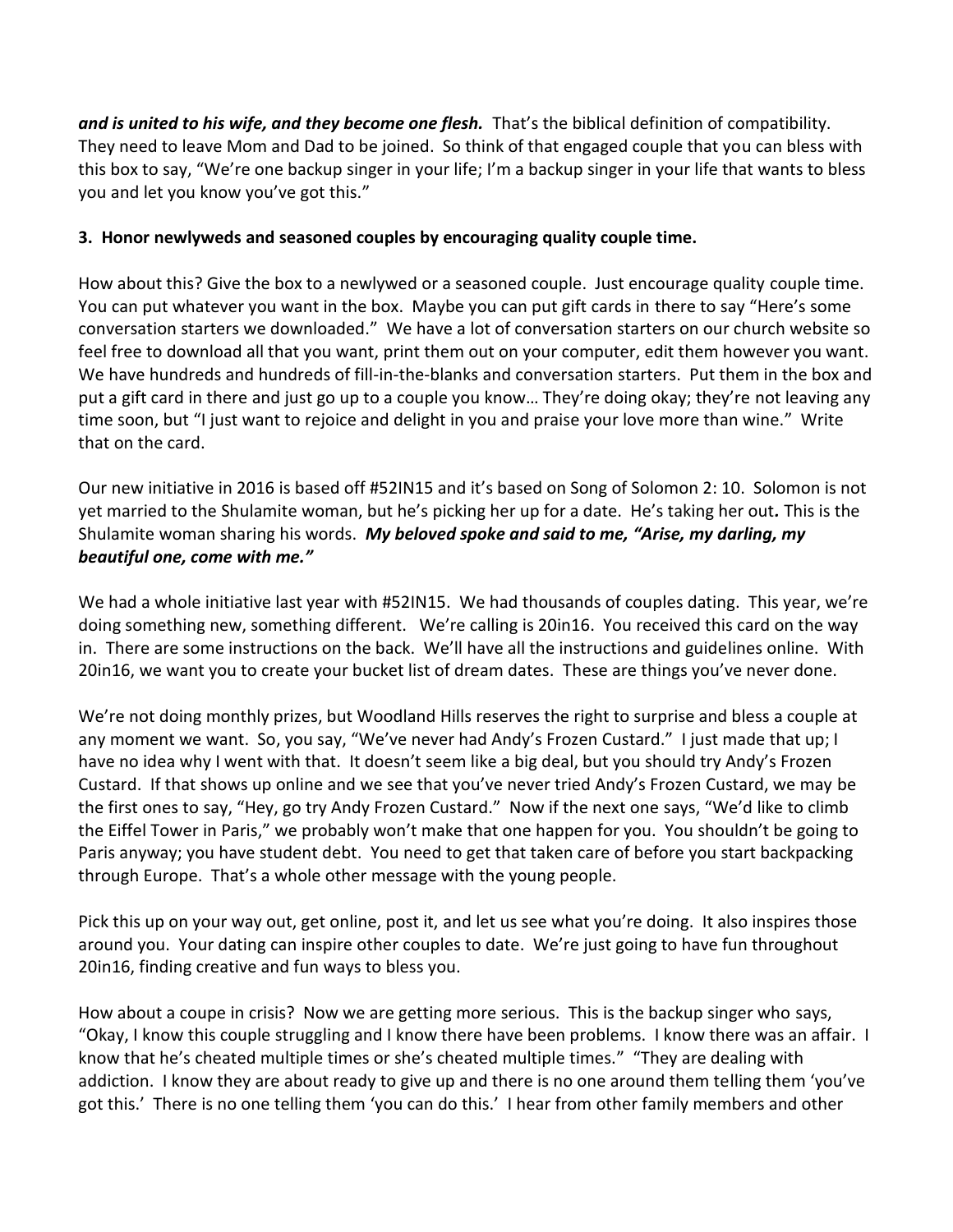friends that are telling them they don't have to put up with this anymore; that they should quit. You've dealt with this long enough; he or she is never going to change. He or she has changed."

Your hearing all the bad backup singing. You become the first healthy, strong, excellent, professional… "I'm on this; I'm going to be your backup singer and I'm going to say things to you that I've never felt comfortable saying before, but I'm going to say it."

Maybe your card just gives them all the reasons why their marriage… As you rejoice and delight and value their marriage, let them know they've got this. Take it to that couple.

Maybe you're going to save the box and take it to the next family gathering. We have Easter coming up. Maybe this is going to be an Easter box that you give someone. Again, make this box your own. Put chocolate in it or something tailored to the couple. If it says More Than Wine and you don't want to put Welches grape juice in it, you can put anything you want.

# **4. Honor couples in crisis by advocating for both spouses, not just one.**

Maybe it's a parent in here who has never spoken blessing over the marriage. We believe you honor couples in crisis by advocating for the marriage, not just your child, not just one person. Maybe you've only advocated for your child and you've never blessed your child's marriage. Maybe this is a first step for you. You are going to bless their marriage. You are going to honor and esteem their marriage as highly valuable.

We have this from the Song of Solomon 6. They're now married. They got married in Chapter 3. They had their honeymoon in Chapter 4. Then they got in their first big fight in Chapter 5. He leaves and she goes after him. Then she's looking for Solomon and it's in this very poetic, lyrical language. She looking for him and on her search, she finds the daughters of Jerusalem. She finds her backup singers. She finds *their* backup singers.

Look at what the backup singers say. *[1](http://www.studylight.org/desk/?q=so%206:1&t1=en_niv&sr=1) Where has your* bum *gone, most beautiful of women? Which way did you're* the good for nothing *turn?* You should dump him. That's not what they say, but maybe that's who you turn to when marriage gets tough – the person who will validate what your feeling rather than one who will encourage you and bless you. Look at what they say. *[1](http://www.studylight.org/desk/?q=so%206:1&t1=en_niv&sr=1) Where has your beloved gone, most beautiful of women? Which way did your beloved turn, that we may look for him with you?* We want to help you be reconciled so for some, this box is going to become a box of reconciliation.

I'm reaching here maybe just a little bit this morning, but maybe you're blessed financially in a way that a couple you know that's hurting is not. Maybe you go to the National Institute of Marriage, nationalmarriage.com, and you download their logo or the information about it and write at the bottom of it "If you'll sign up for one of these, we'll pay the cost for you and your spouse to take a marriage intensive." Roll it up, put it in the box, send it in the mail maybe to a couple you know. There are all different ways that we speak life and blessing over a couple.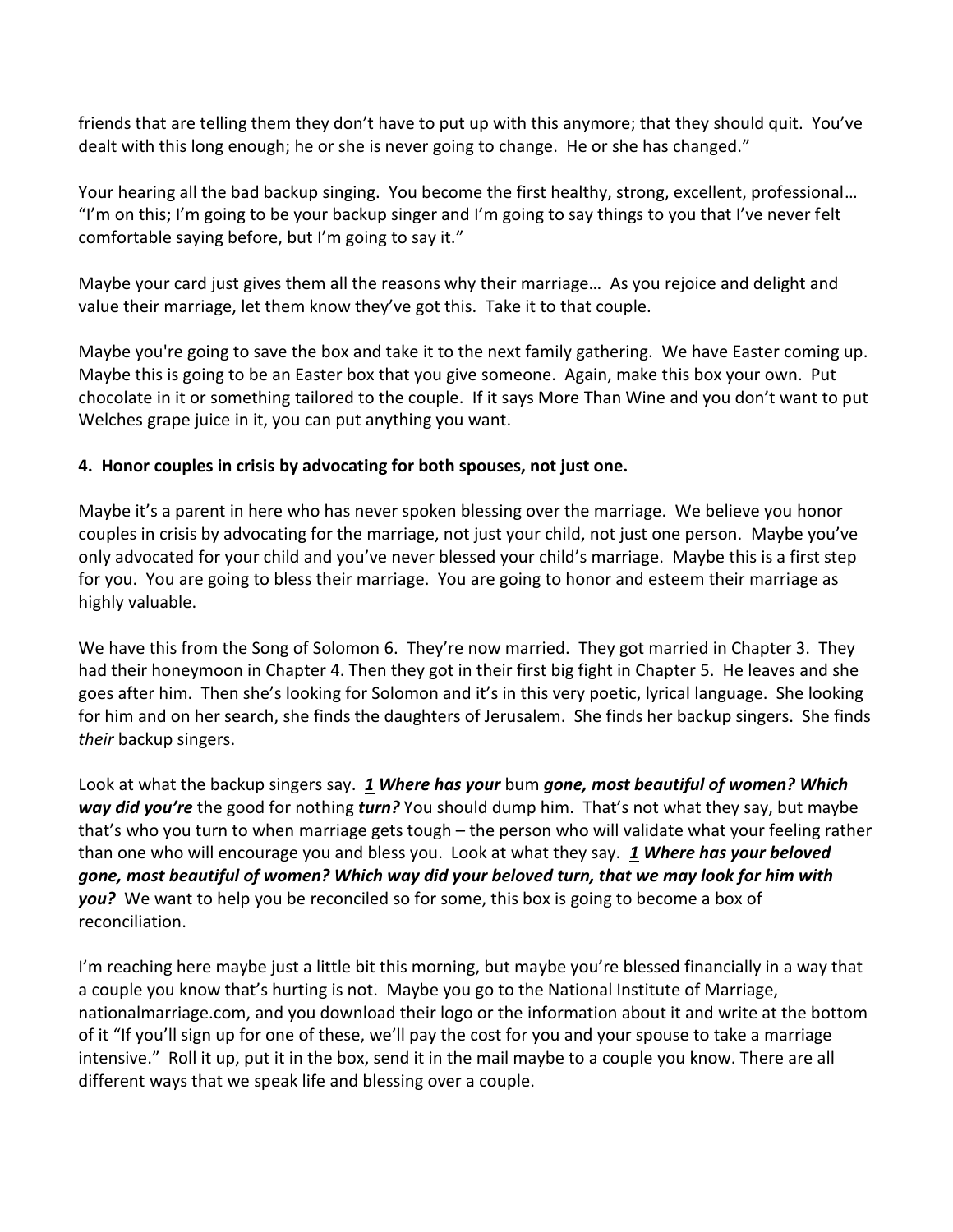#### **5. Honor senior couples by recognizing their commitment and following their example.**

The last one we want to look at is we want to honor senior couples by recognizing their commitment. We do this all the time around here. But, we don't just want to recognize their commitment; we want to follow their example. We actually want to put into place the blessing of their marriage. Maybe it's Grandma and Grandpa that get this box. Maybe it's an older couple. Maybe it's a widow or widower who when you get around… There is a widow in this church and every time I'm with her, she tells me story after story of her husband who has been gone for 25 years. This box could go to her. You can rejoice, delight, and bless her marriage and reminder her or him. There are so many ways you can use this.

Ecclesiastes 9: 9 is now my new "Don't get a divorce; get a donut" passage. In Verse 7, it says, **Go***, eat your food with gladness, and drink your wine with a joyful heart, for God has already approved what you do.* Then in Verse 9, it says, *Enjoy life with your wife, whom you love, all the days of this meaningless life that God has given you under the sun—all your meaningless days. For this is your lot in life and in your toilsome labor under the sun.*

Do you know what seniors around here get? They get toilsome labor. My grandma understood something called The Depression. My grandma understood something called World War II and every war that followed. She understood having no money. She understood strangers knocking on the door and saying, "If you feed me tonight, I'll work for you all day." They got toilsome labor.

Do you know a couple that went through very difficult, challenging, painful times and yet you see nothing but joy in their marriage? How many of you can think of a couple like that? The box can be for them. Have you seen this picture? It's been floating around online for a long time, but I love this; I keep it on my phone. Together since 1951.

Yesterday, we took to heart the death of Debbie Sue Harrell. It was a great day. We did it at the 3:00 pm matinee time. I start every funeral the same. I have the same outline for every celebration service that we have. It starts with Ecclesiastes 7: 1-2 that says *[1](http://www.studylight.org/desk/?q=ec%207:1&t1=en_niv&sr=1) A good name is better than fine perfume, and the day of death better than the day of birth. [2](http://www.studylight.org/desk/?q=ec%207:2&t1=en_niv&sr=1) It is better to go to a house of mourning than to go to a house of feasting, for death is the destiny of everyone; the living should take this to heart.*

Yesterday, we took to heart the death of Debbie Sue Harrell. It was a beautiful service because Debbie Sue taught us how to live and she taught us how to die. I loved, in the last couple of weeks of her life, watching her husband of 43 years take care of her. Debbie Sue was the one that took care of the finances and R.P. took that over. He then was taking care of her physical needs. The first time I went to the hospital, there were two chairs there. He had two leather bags sitting there; they were kind of like briefcases. I went to reach for them and he went "Don't touch my stuff!" You need to know that's his love language. I love the guy.

I sat him down and I go "What's in these?"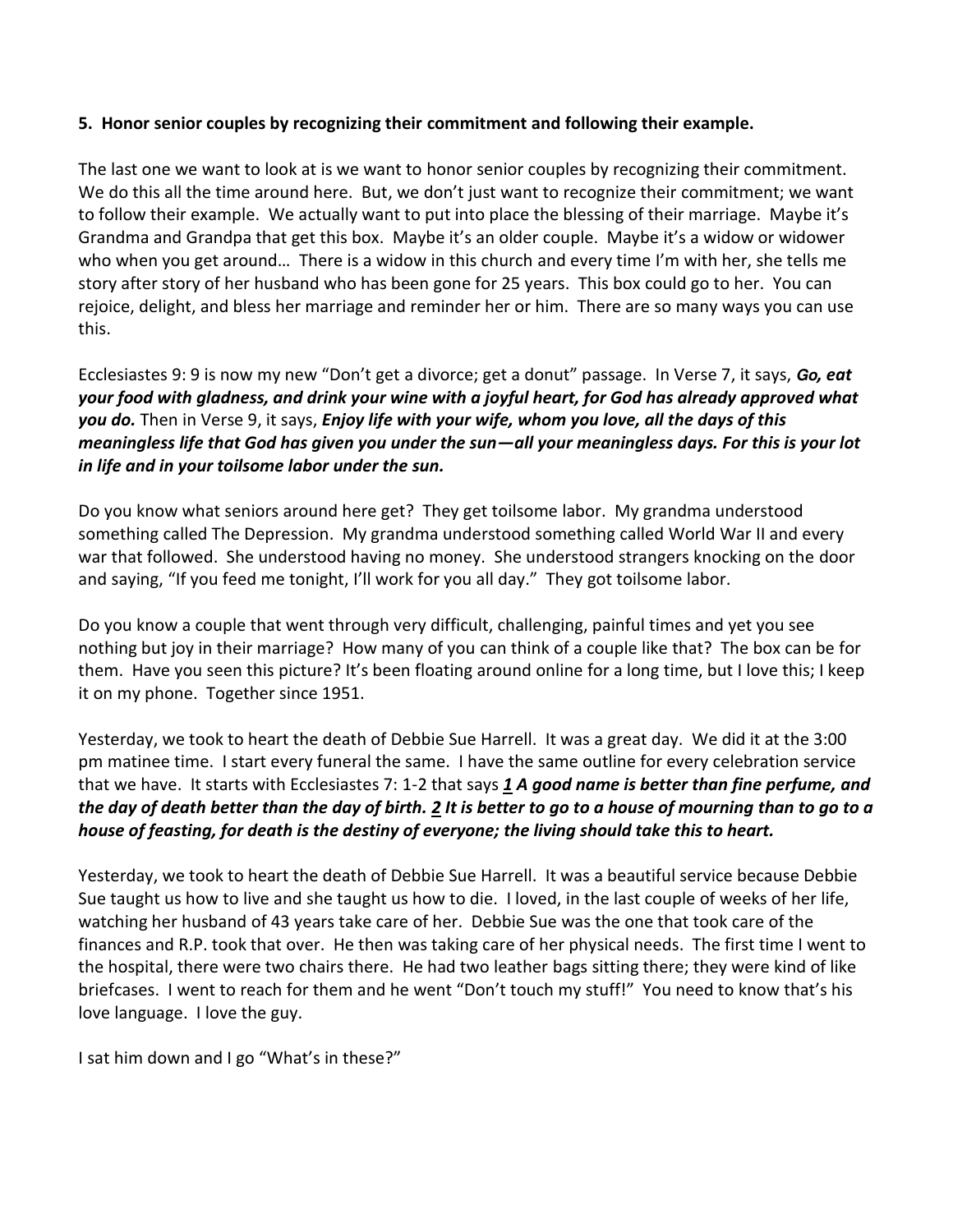He goes "Well, one is her medication and the other is the show." He's the music director for Clay Cooper Show. He said, "I'm supposed to be working on the show right now." And then he said these words: "But none of that matters."

That has stuck with me for a couple of weeks now. Why is it better to go to a house of mourning than to a house of feasting? Why is it better to go to a funeral than to a party? It's because funerals are recalibrating events. Funerals get you asking all the right questions. "How am I living?" "How am I loving?" You ask great questions.

When R.P. said none of that matters, let me tell you… they are two very talented individuals. They had great music careers, but all of it's trumped by their marriage. All of it's trumped that in the end, R.P. was there and he said, "None of it matters. This is the most important thing." And we prayed.

He had a friend that came in and prayed with her once while he was there. To start the prayer, he said, "Let's clear our hearts. Let's examine our hearts. Let's just get it all out before we pray to our Father on behalf of Debbie Sue. We need to examine our hearts."

R.P. goes "That could take a while."

I honored them yesterday and I honor them today. R.P. watched online during the first service and texted me. I said "Hey, thank you for your 43 year example. Thank you for the example that you set for Katie (their daughter). Thank you that she has that to look forward to."

Here's the question for you to ask yourself about your marriage. Do you have a marriage worth repeating? All my Herschend Family Entertainment employees know that I stole that. Do you have a marriage worth repeating? I want to take this box to some couples I know in here that I would love nothing more than to repeat their marriage. I'm probably not going to go through everything in life… I may or may not, but we have couples in here who have gone through devastating business failure and devastating news to their finances and their income. We have couples in here who have been through years and years of litigation that's just been weighing on them. We have couples in here that have had terrible, terrible news from doctors from one thing to another. Then you hear what Debbie Sue said when she was told there was nothing more they could do for her and they sent her home for her last days to say, "I got this, I got it."

Katie said it yesterday. She said, "Mom would not want this funeral to be about her." I absolutely love that. "She would want you to know about her Lord."

So is your marriage worth repeating? Does your marriage reflect the "Hey, he's got this. God has had it all along." I'm excited. I don't think one box will do it for me because I can think of so many couples that I want to bless with this. I want to just say "Thank you for the example; I hope to live up to it."

Maybe for some of you, it's questions you need to start asking them. Right now, the weight of finances and weight of health and weight of jobs and the weight of raising kids and living in an economy that they